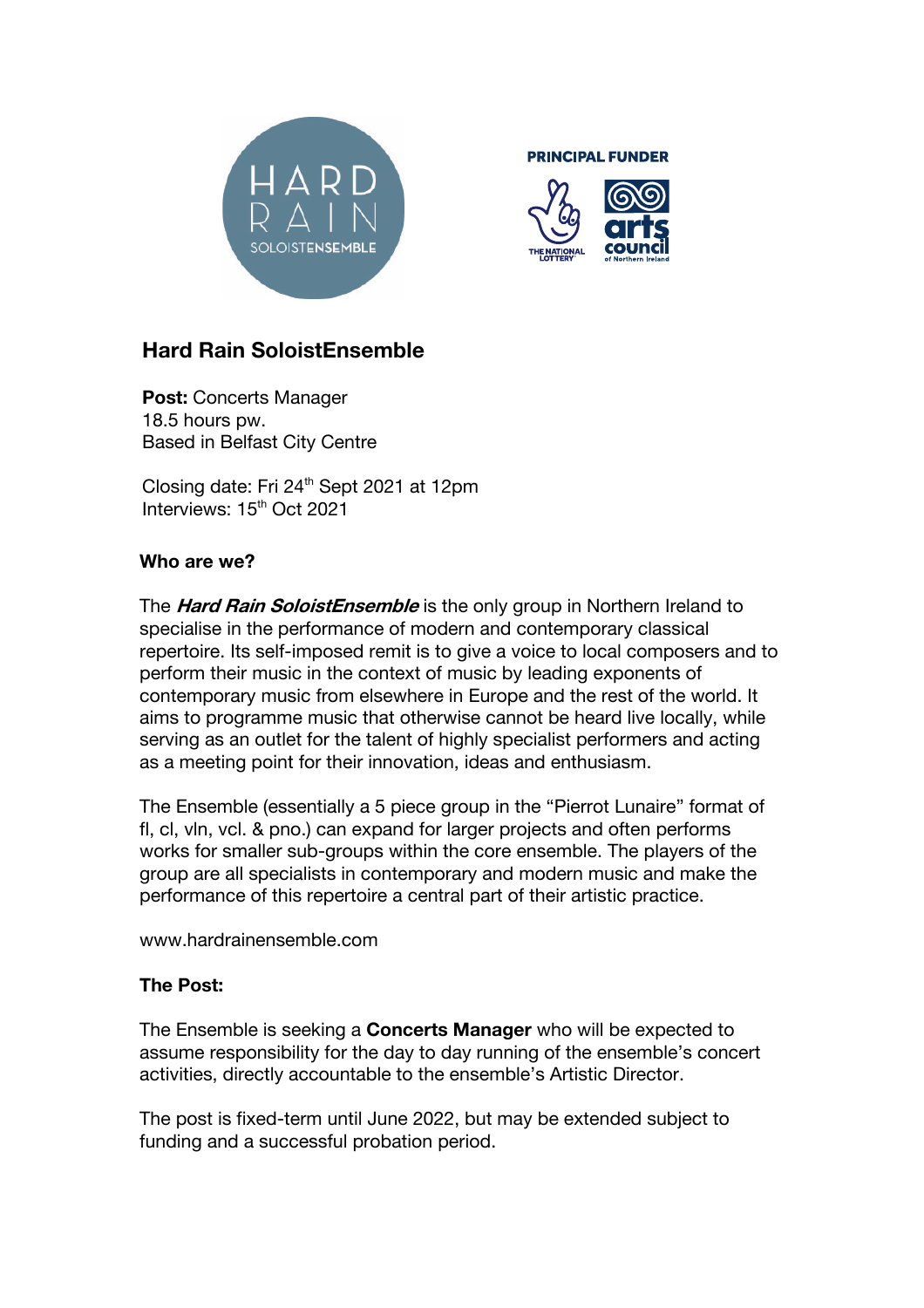Duties expected of the successful applicant will include general concert planning, management and implementation and may also include fundraising and associated reporting, financial management, promotion and other roles as required.

We are looking for an applicant who can contribute to, and become a part of, the growth and development of our dynamic organisation. A knowledge of how a professional musical ensemble functions is essential and a sound knowledge of, and enthusiasm for, contemporary music is a must. Professional experience of concert giving, touring and the technical and logistical aspects of music events planning is essential.

- Hours: 18.5 hours per week for 8 months initially (Nov end of June).
- Fixed term contract based on an annual salary of £12k (pro rata i.e. £1,200 per month).
- Post may be extended subject to funding and completion of satisfactory probation period.

### **Essential Criteria**

#### **Applicants must:**

- have, at the time of applying, a minimum of degree level of study in the area of music.
- Be able to evidence experience in arts administration.
- have excellent organisational skills, drive and enthusiasm and the ability to work independently.
- enthusiasm for, and good knowledge of, classical (particularly contemporary classical) music.
- Good music literacy skills

### **Desirable Criteria**

It is desirable that applicants have experience in the areas of:

- fundraising,
- financial management,
- marketing and promotions

### **How to Apply**

Please provide:

1. A covering letter of no more than 2 pages outlining:

- Why you would like this position and what you feel you can contribute.
- What your top three skills are in relation to the advertised post.